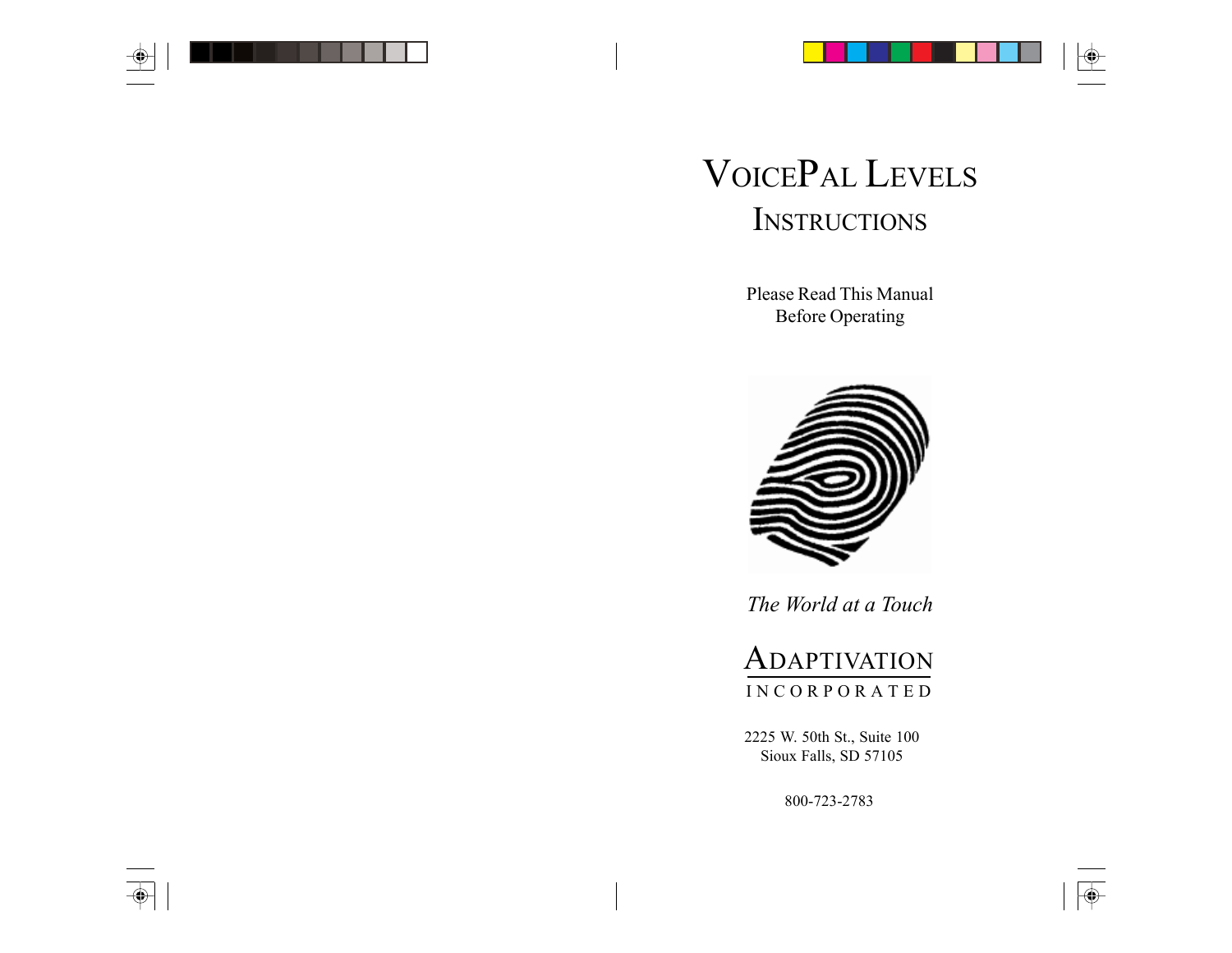

# **INTRODUCTION**

Congratulations on purchasing your VoicePal Levels. It is one of the most affordable and functional digital communication aids available. Adaptivation strives to offer our clients products and follow-up support that meets the highest quality standards in the assistive technology field. Feel free at any time to contact our offices for assistance on using your new VoicePal Levels.

The VoicePal Levels can record and playback up to 20 natural voice messages for a total recording time of 90 or 120 seconds. The total recording time is divided among the two levels, allowing each level its own amount of time. Recording messages on one level will not affect the messages on the other level. Messages can be activated in any of five ways: 1) Directly by the keypad on top of the VoicePal Levels, 2) Directly by plugging in external switches, 3) Through scanning input, both visual and auditory, 4) Sequential messaging and 5) Random messaging.

# **SUMMARY OF FEATURES**

- 90 or 120 seconds of record time
- Great sound quality.
- 2 levels.
- Keyboard configuration 2, 3, 5 or 10 messages.
- Delayed activation 0 or 2 sec.
- Scan up to 20 messages.
- Visual scanning & auditory scanning.
- Normal auditory scanning or cue-word scanning.
- Select from multiple scan speeds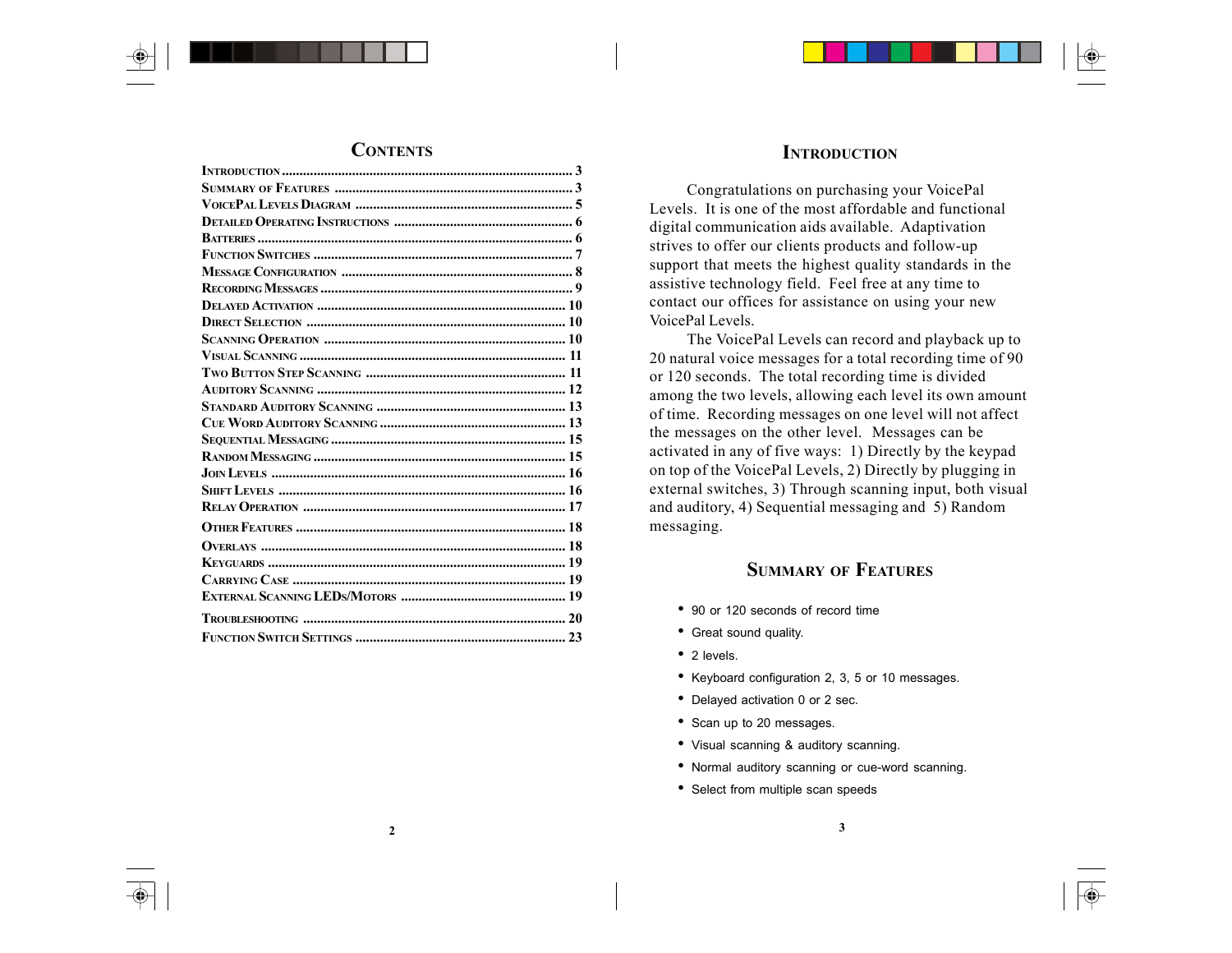- No programming is required. Just set the switches to the desired position, and leave them. The factory setting is for all switches to be in the OFF position.
- Compatible with easy-to-use external scanning LEDs or vibrating motors.
- The cause-effect relay (labeled "TOY") activates a toy or battery-operated device during message playback.
- The LEDs on the keypad light up while a message is speaking. This visual feedback allows deaf users to know when the message is finished.
- During recording, the LEDs on the keypad light up, providing visual feedback of which message is being recorded. Also, the message is replayed to provide a convenient way of checking the new recording.
- The volume knob affects the sound level for both auditory scanning and during normal use. The speaker volume can be set so that it is more quiet during auditory scanning than it is when the selected messaged is speaking.
- There are three separate jacks for using scanning: SEQ, SCAN (POS) and SCAN (INV). Switches plugged into these jacks control four primary kinds of scanning: Sequential Messaging, Positive scanning (also known as Auto scanning), Inverse scanning (including Step scanning) and 2-Button Step scanning.
- SEQ controls Sequential Messaging. When the SEQ switch is pressed, a message will be played through the speaker. Each successive press of this switch will cause the next message in sequence to be played.
- By enabling Join Levels, scanning will not resume with message 1 of the same level. It will instead resume with message 1 of the other level. When the highest message is reached on the new level, scanning will resume with message 1 of the original level.
- The Randomize function is used in conjunction with a switch plugged into the SEQ jack. When the switch is pressed, a message is chosen at random.
- Shift Levels feature. If Shift Levels is enabled, then button 1

on the keypad (or a switch plugged into jack 1) will not function to activate message 1. Instead, pressing button 1 will change the active level, so that the next time another button is pressed, the non-default level will be used.

# **VOICEPAL LEVELS DIAGRAM**

Diagram 1 shows the VoicePal Levels with each of the major features identified.

Diagram 1.



◈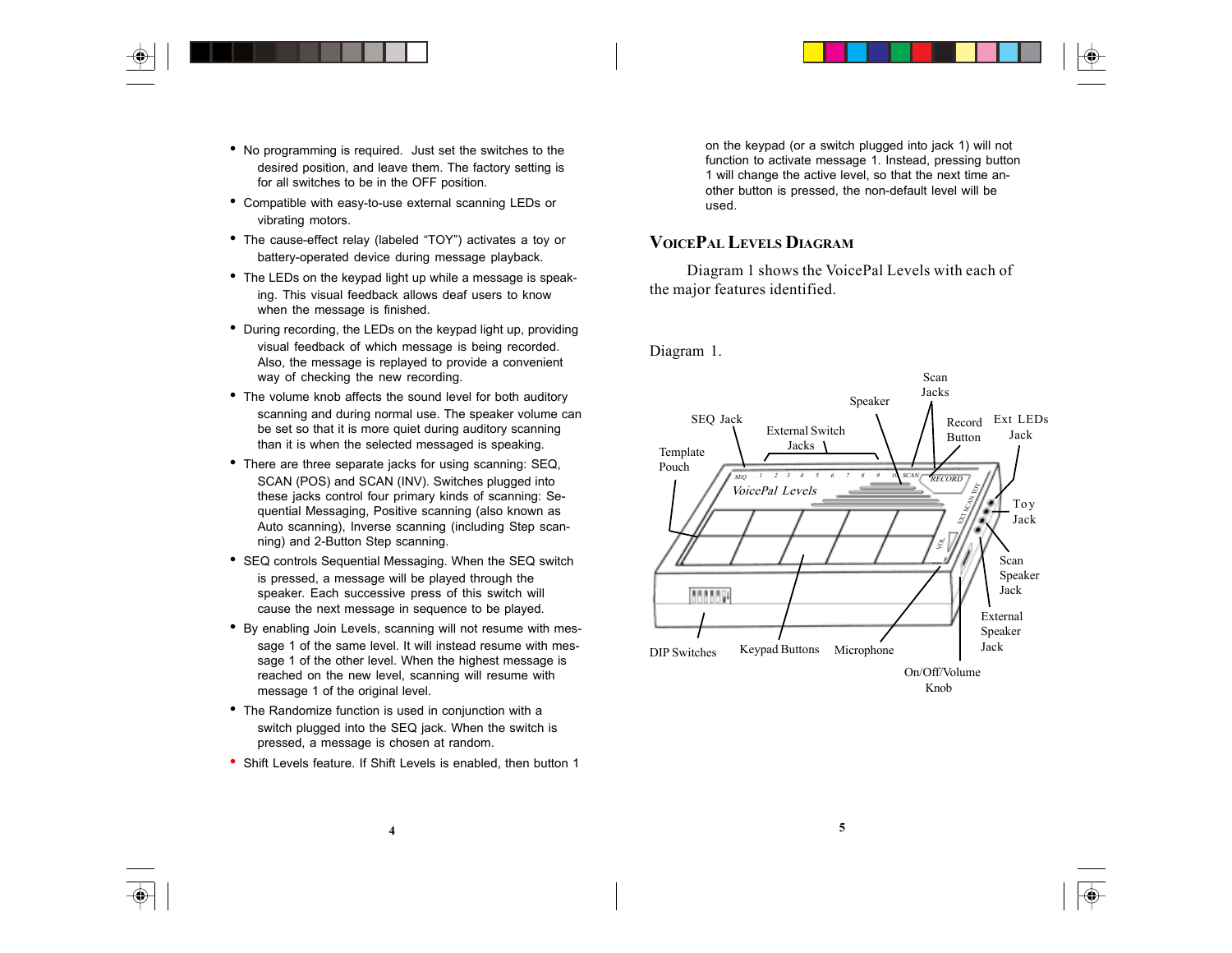# **DETAILED OPERATING INSTRUCTIONS**

# **BASIC FEATURES**

The VoicePal Levels provides a total of 90 or 120 seconds of recording time, depending on the model. The recording time can be divided among two, three, five, or ten messages. There are four main methods of selecting messages for playback: direct selection, scanning, sequential messaging and random selection.

With direct selection, the ten front-panel buttons are used to select the desired message. Button 1 is in the upper left corner. Button 2 is the second one from the left on the top row and so on. Button 10 is in the lower right corner. There are ten jacks corresponding to Buttons 1 through 10 that accept either external switches or Adaptivation's Taction Pads. Messages can be directly selected using these external switches in addition to the front panel buttons. Scanning capabilities are described later in this manual.

You can custom-create your own symbol or picture overlays and slip them in the VoicePal Levels' pouch. Templates are provided for each configuration to help you position pictures and punch out holes in your overlays so the LEDs are visible. "LED" is short for light emitting diode. It refers to the small red lights on the VoicePal Levels.

#### **BATTERIES**

The VoicePal Levels operates on four AA batteries. Alkaline, rechargeable alkaline or rechargeable NiMH batteries are recommended. Under normal use, alkaline batteries can be expected to last up to six months using direct selection.

#### **FUNCTION SWITCHES**

There are 12 Function switches on the VoicePal Levels, designated as SW1 through SW12. These switches are used to configure various features on the VoicePal Levels.

The following chart contains Function switch settings and can be found on the back of your VoicePal Levels. This chart can be used as a quick reference guide to programming.

| Switch Number          | <b>Switch Position</b> |          |
|------------------------|------------------------|----------|
| Description            | Function               |          |
|                        | ΟN                     | OFF      |
| Scan Volume            | Low                    | High     |
|                        | ON ON                  | OFF OF   |
|                        | OΝ                     |          |
| Keyboard Configuration | - 2<br>3               | 10<br>5  |
|                        | ΟN                     | OFF      |
| Randomize              | Enabled                | Disabled |
|                        | ON                     | OFF      |
| Delayed Activation     | $2-Sec$                | 0-Sec    |
|                        | OΝ                     | OFF      |
| Shift Levels           | Enabled                | Disabed  |
|                        | ΩN<br>ON               | OFF OF   |
|                        | ΟN                     |          |
| Scan Speed             | 8<br>4                 | 2        |
|                        | ON                     | OFF      |
| Auditory Scan          | Enabled                | Disabled |
| 10                     | ŌN                     | OFF      |
| Cue-Word               | Enabled                | Disabled |
|                        | ΟN                     | OFF      |
|                        | Enabled                | Disabled |
| Join Levels on Scan    |                        |          |
|                        | ΟN                     | OFF      |
| Default Level #        | 2                      |          |
| VoicePal Levels A.7    |                        |          |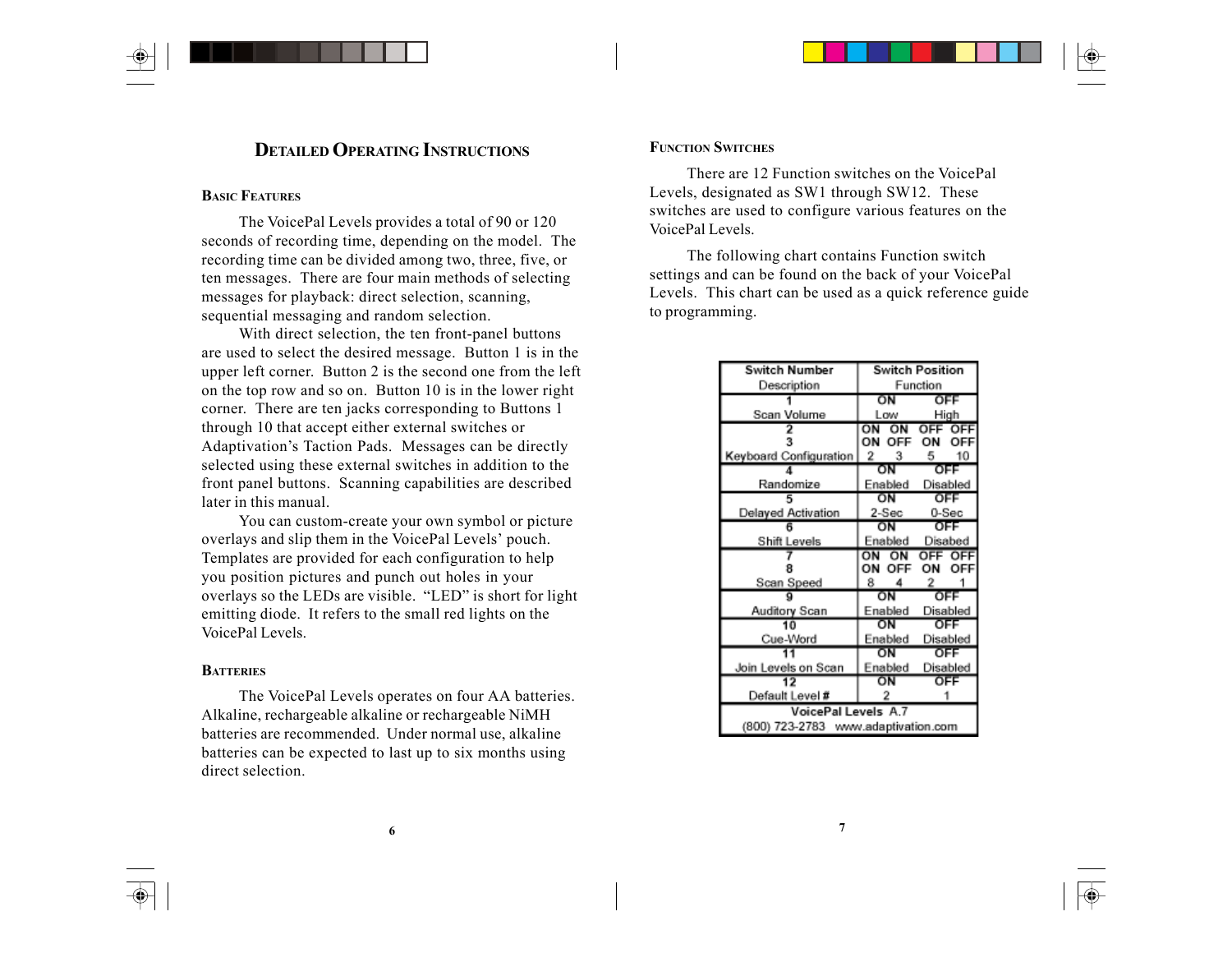# **MESSAGE CONFIGURATION**

The VoicePal Levels can be configured to supply either two, three, five or ten messages, depending on the operator's needs. If you wish to switch between 2, 3, 5 and 10 message modes, you should record new messages. For beginning operators, it may be necessary to configure the VoicePal Levels to supply only two messages. As the operator becomes proficient with two messages, the VoicePal Levels can be configured to supply three messages, then five, then ten.

# **TEN MESSAGES**

SW2= OFF, SW3= OFF. Pressing Button 1 selects message one. Pressing Button 2 selects message two, etc.

# **FIVE MESSAGES**

SW2= OFF, SW 3= ON. Pressing button 1 or 6 selects message one. Pressing button 2 or 7 selects message two. Pressing button 3 or 8 selects message three. Pressing button 4 or 9 selects message four. Pressing button 5 or 10 selects message five.

### **THREE MESSAGES**

SW2= ON, SW3= OFF. Pressing button 1 or 6 selects message one. Pressing button 3 or 8 selects message two. Pressing button 5 or 10 selects message three. The spaces between 1, 2 and 3 are intentional dead space.

#### **TWO MESSAGES**

SW2= ON, SW3= ON. Pressing button 1, 2, 6 or 7 selects message one. Pressing button 4, 5, 9 or 10 selects message two. The space between messages 1 and 2 is an intentional dead space.

**Note**: When switching between 2, 3, 5 and 10 message modes, it is best to rerecord the messages since the VoicePal Levels re-configures its memory each time.

# **RECORDING MESSAGES**

- 1. Press and hold the record button firmly. The Record LED will begin to flash. Continue holding the Record button until the Record LED goes solid (about two seconds), then release. The VoicePal Levels is now in record mode. **If the LED for button #10 is lit, press and immediately release the Record button to turn LED #10 off.** When LED #10 is lit, the VoicePal Levels will record cue words for auditory scanning, which is discussed later in this manual.
- 2. Get ready to talk, then press and hold button #1. Speak clearly about 12 inches away from the VoicePal Levels microphone (MIC).
- 3. When you are done talking, release button #1. (Note: As long as you touch the button or external switch, the VoicePal Levels will be recording whether you are talking or not.)
- 4. Repeat steps 2 and 3 to record other messages. (The messages can be recorded in any order. Also you can rerecord one message without having to rerecord any other messages.)
- 5. Press and hold the Record button firmly. The Record LED will begin to flash. Continue holding the Record button until the Record LED goes out (about two seconds), then release. The VoicePal Levels is no longer in record mode.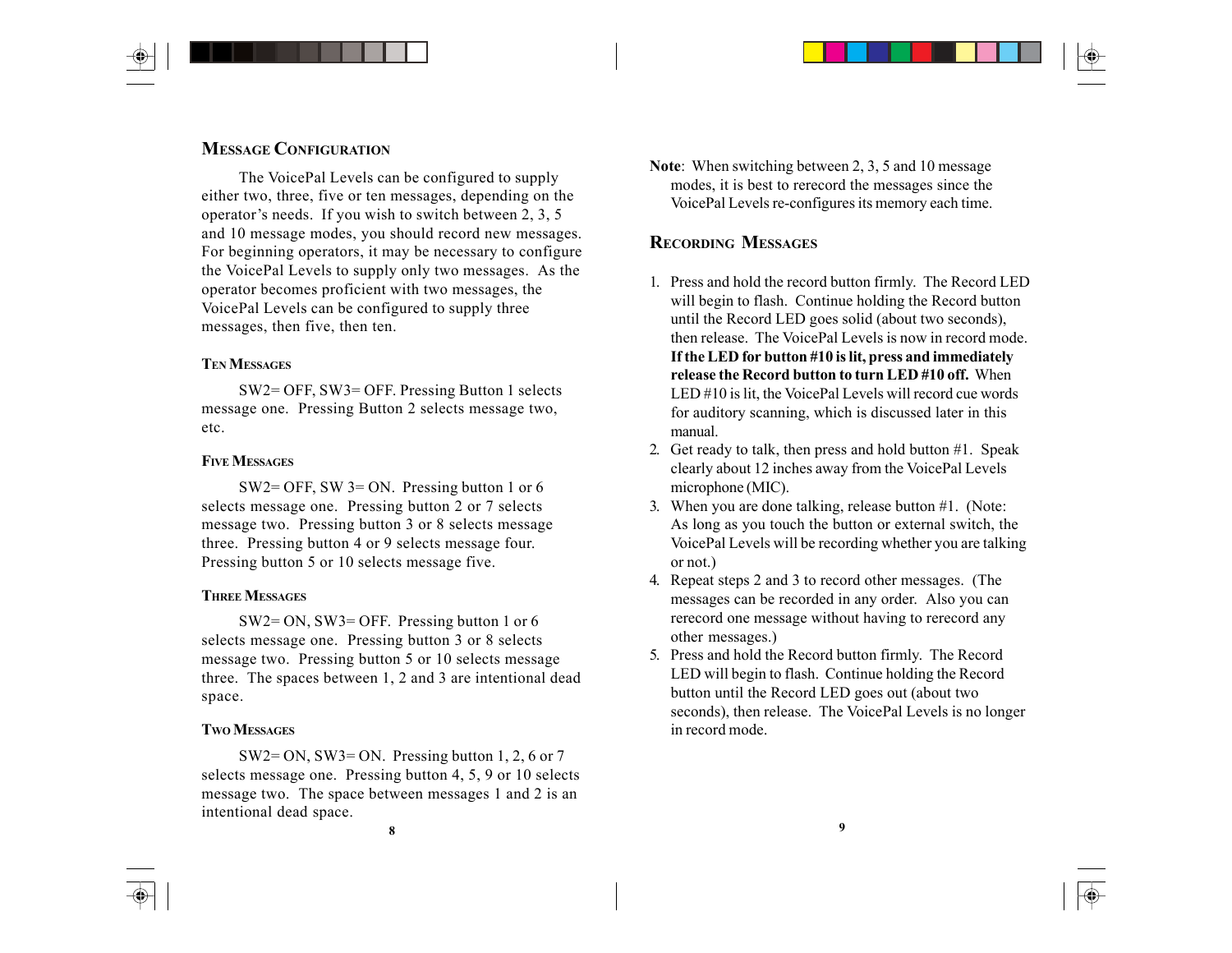### **DELAYED ACTIVATION**

Typically when a keypad or external switch is pressed, the corresponding message plays back immediately. A 2-second delay can be added. This means the keypad button or external switch must be held down for 2 seconds before a message plays. This is particularly helpful for two reasons. First, in the case of Taction Pads stuck to objects, the person has time to feel each object to identify if it is the one of choice. When the desired object is found, the person holds his or her hand on it for the 2 seconds. Delayed activation is also helpful if a person drags his or her hand across the keypad before reaching the button of choice. A message will play only if the person's hand stays on the button for the 2 seconds. Delayed activation has no effect in Record mode.

# **PLAYING MESSAGES**

#### **DIRECT SELECTION**

- 1. Make sure the Record LED is not lit. If it is, press and hold the Record button until the Record LED turns off.
- 2. Make sure the volume knob is turned up.
- 3. Press button #1 on the keypad or external switch plugged into Jack #1. The message will play.
- 4. Repeat step 3 with other keypad buttons.

### **SCANNING OPERATION**

Scanning allows the user to select any message with the touch of a single external switch. Two-message, three-message, five-message and ten-message scanning can be selected. There are two kinds of scanning: visual and auditory scanning. Related to scanning is Sequential Messaging which is discussed later. There are four ways

to select messages when using scanning: Positive scanning selection, Inverse scanning selection, Step scanning selection, and Two-Button scanning selection.

Note: In order for scanning to work, there must not be a switch plugged into the SEQ jack.

#### **POSITIVE SCANNING SELECTION**

The jack marked SCAN (POS) controls Positive scanning. When the switch plugged into SCAN (POS) is first pressed, scanning begins. To select the desired message, press the switch again when the corresponding LED is lit. The message will be played through the speaker.

#### **INVERSE SCANNING SELECTION**

Scanning begins when the scan switch is pressed and held. When the scan switch is released, a message is selected. Plug the external switch into the jack marked SCAN (INV).

#### **STEP SCANNING SELECTION**

Scanning begins when the SCAN (INV) switch is pressed. Repetitively tapping the scan switch causes the VoicePal Levels to cycle to the next message. To select a message, release the scan button for at least 3/4 of a second. Step scanning works best with visual scanning.

#### **TWO BUTTON STEP SCANNING**

If switches are plugged into both SCAN (POS) and SCAN (INV), then 2-Button Step scanning will be used. To start, press and release the SCAN (POS) switch. This will cause the LED(s) for the first message to be lit. Each successive press of this switch will "bump" to the next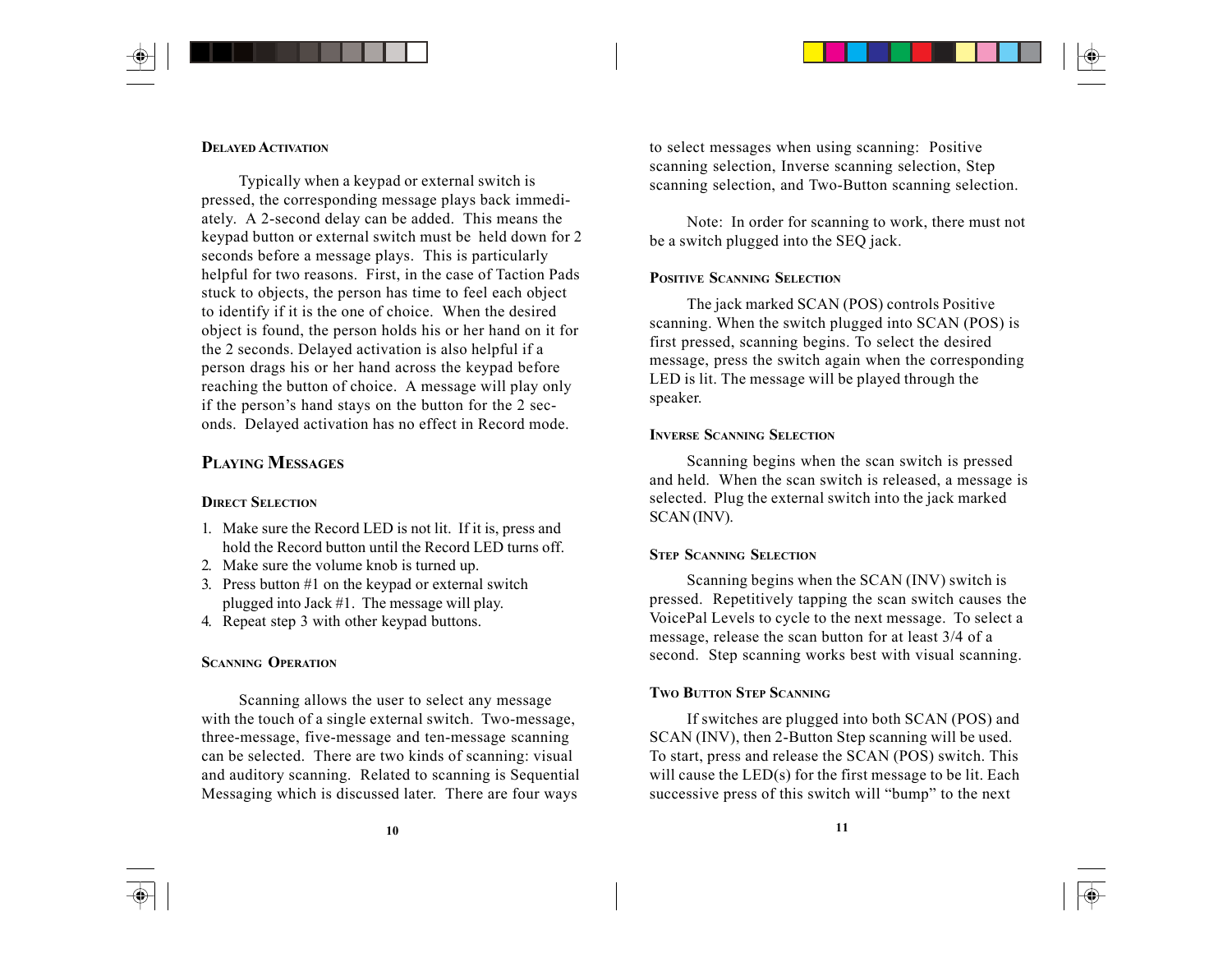

message. When the desired message is reached, press the SCAN (INV) switch. This will cause the message to be played.

# **VISUAL SCANNING**

During visual scanning, there is an LED associated with each keypad button. These LEDs light up, indicating that the corresponding message can be selected. For example, in two-message mode, there are four LEDs lit at one time. LEDs 1, 2, 6 and 7 are lit when message 1 is presented, and LEDs 4, 5, 9 and 10 are lit when message 2 is presented.

# **SCAN SPEED**

One of our visual speeds can be selected. Follow the Function switch chart (see page 23) to adjust scan speeds.

# **AUDITORY SCANNING**

**SW9= ON**. There are two types of auditory scanning: whole message (standard) and cue word.

The volume knob affects the sound level for both auditory scanning and during normal use. The speaker volume can be set so that it is more quiet during auditory scanning (**Function switch 1 in the ON position**) than it is when the selected messaged is speaking. If a speaker is plugged into the Scan Speaker jack, then auditory scanning will be heard on the external scan speaker rather than on the internal speaker. The volume of the external scan speaker cannot be adjusted. It is fixed at a relatively low volume. This external speaker should be a mono speaker. If a stereo speaker is used, a mono-to-stereo adapter will be needed. If a speaker is plugged into the External Speaker jack, sound will be heard on the external

speaker rather than on the internal speaker. The volume of this external speaker can be adjusted just as the internal one is.

#### **STANDARD AUDITORY SCANNING**

With standard auditory scanning, each message plays one-by-one, quietly, privately through a headphone or pillow speaker, or through the main speaker. The headphones or pillow speaker plug into the jack marked SCAN SPK. The volume level played through the headphones cannot be adjusted using the Volume knob. When the operator hears the desired message, he or she can then select it by pressing the external scan switch. This causes the message to play loudly over the built-in amplified speaker. The LEDs illuminate during scanning as each message plays.

### **CUE WORD AUDITORY SCANNING**

With cue word auditory scanning, each message has a separate cue word or phrase associated with it. When the external scan switch is pressed, each cue word plays one-by-one, quietly, privately through a headphone or pillow speaker, or through the main speaker. When the user hears the desired cue word, he or she can then select it by pressing the scan switch. This will cause the entire message associated with the cue word to play loudly over the built-in speaker. It is best to rerecord your messages and cue words when using cue word auditory scanning.

#### **RECORDING CUE WORDS**

**SW10= ON** The VoicePal Levels re-configures its memory to reserve space just for cue words. To eliminate any message confusion when switching from Standard to Cue Word scanning, it is best to rerecord your messages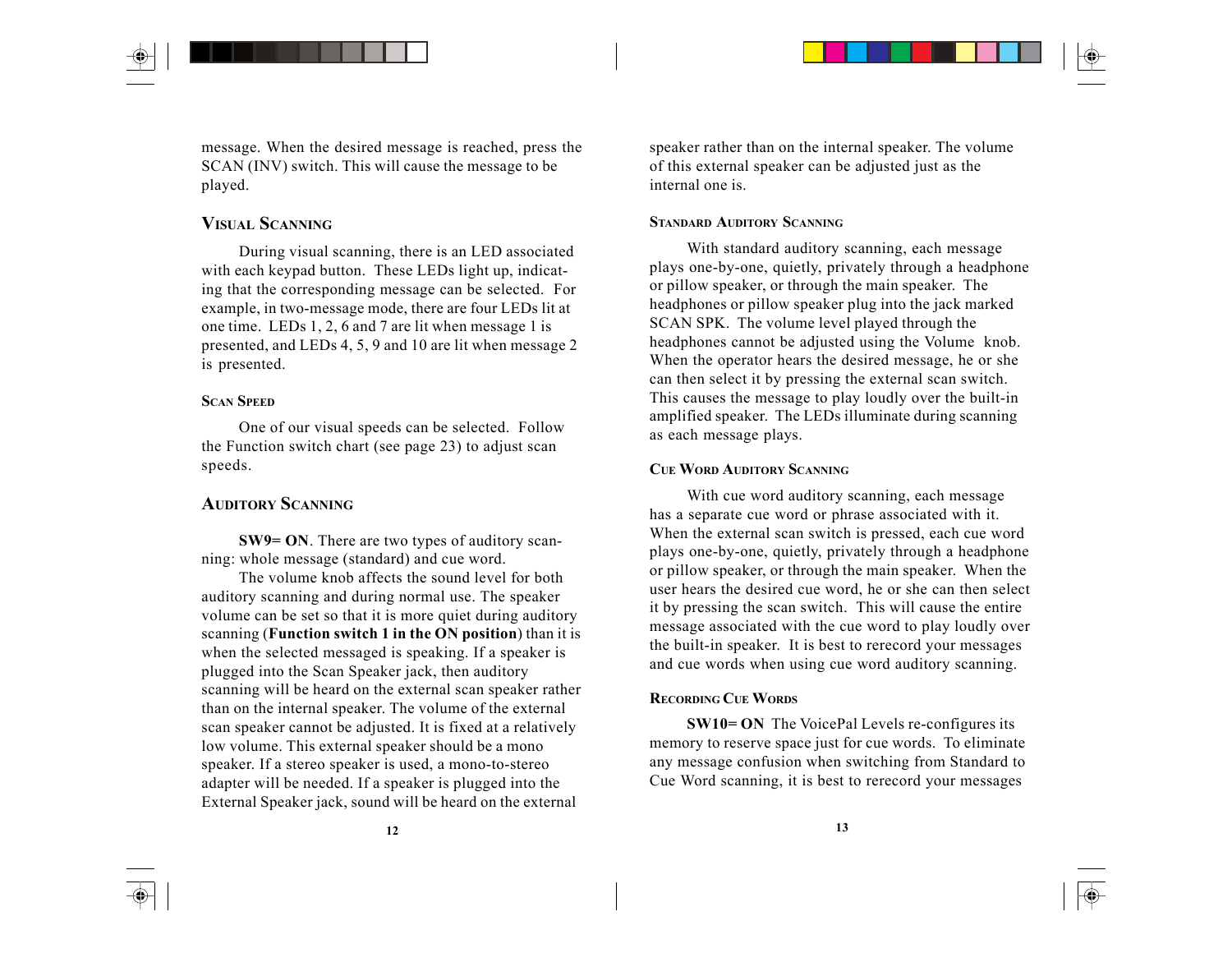and cue words. The chart below shows various message lengths based on model and configuration.

| VoicePal Levels 90 |         |                               |  |
|--------------------|---------|-------------------------------|--|
| # of messages      |         | Normal scan Cue words enabled |  |
|                    | message | message cue word              |  |
|                    | 22.5    | ۰D                            |  |
|                    | 15      | 10                            |  |
|                    |         |                               |  |
| ın                 |         |                               |  |

| VoicePal Levels 120 |          |                               |                    |
|---------------------|----------|-------------------------------|--------------------|
|                     |          | Vormal scan Cue words enabled |                    |
|                     | ттевааде |                               | nessage   cue word |
|                     | 30       | 20                            | ោ                  |
|                     | 20       | 13.5                          | 6.5                |
|                     | 12       | 8                             |                    |
| n                   |          |                               |                    |

Follow these steps to record cue words.

- 1. Press and hold the record button. The Record LED will flash. Continue to hold the Record button until the Record LED goes solid (about 2 seconds), then release. The VoicePal Max is now in record mode. Now press the Record button once and LED #10 lights up. When LED #10 is on, the VoicePal Levels will record cue words. When it is off, it will record regular messages.
- 2. Record cue words the same way you recorded messages as described in the "Recording Messages" section.
- 3. You will need to rerecord the actual messages as well. Press the Record button once and LED #10 will turn off, but still leaving the Record LED on. You may now record actual messages.
- 4. Turn the Record LED off by pressing and holding the Record button. The Record LED will flash. Continue holding until the LED goes out, then release.

# **SEQUENTIAL MESSAGING**

The SEQ jack controls Sequential Messaging. When the switch plugged into the SEQ jack is pressed, a message will be played through the speaker. Each successive press of this switch will cause the next message in sequence to be played. To reset Sequential Messaging so that it begins with a given message, press the keypad switch corresponding to that message. If a switch is plugged into SCAN (POS), then pressing that switch will cause the last message to be repeated. If a switch is plugged into SCAN (INV), then pressing that switch will cause the previous message to be played. Note: Sequential messaging overrides Positive, Inverse and 2-Button scanning. To use any of these kinds of scanning, then make sure that there is not a switch plugged into SEQ.

# **RANDOM MESSAGING**

The Randomize function (**Function switch 4**) is used in conjunction with a switch plugged into the SEQ jack. When the switch is pressed, a message is chosen at random. It is very useful in many activities where the special needs child chooses teammates, plays rock, paper, scissors, or rolls dice for a game. The message chosen is a function of the keyboard configuration. If the keyboard is configured for two messages, then one of the two messages will be chosen at random. If the keyboard is configured for ten messages, then one of the ten messages will be chosen at random. If the Join Levels feature is also enabled, then messages will be randomly chosen from both level 1 and level 2. This forms a group of up to 20 messages from which to choose.

Note: when Randomize is enabled, Sequential

◈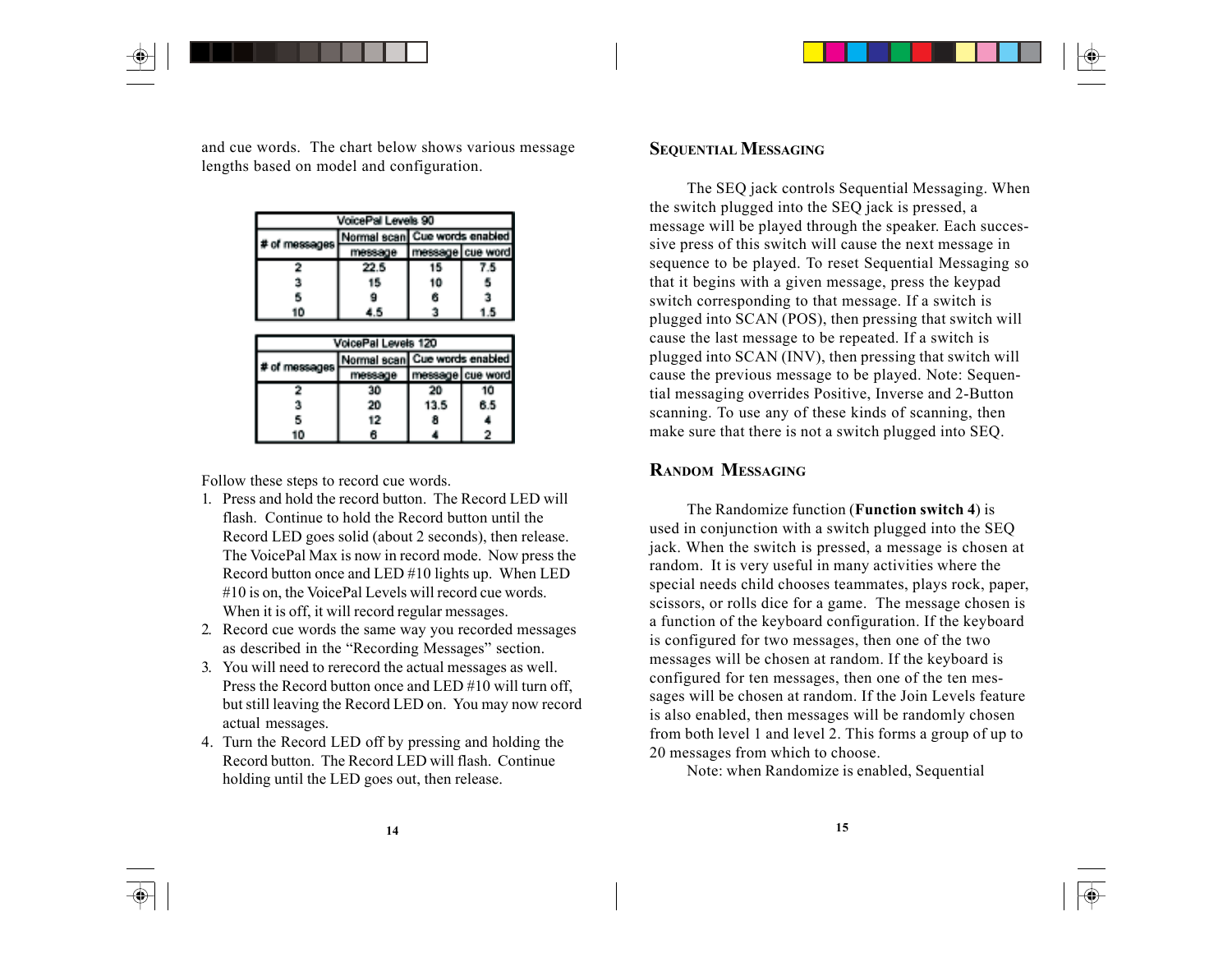Messaging is disabled. If Randomize is enabled, and a switch is plugged into the SEQ jack then, SCAN (POS) and SCAN (INV) operate as they do during normal Sequential Messaging. If no switch is plugged into SEQ, then SCAN (POS) and SCAN (INV) operate as normal for Positive Scanning and Inverse Scanning, respectively.

# **SWITCH LEVELS**

Function switch 12 determines whether the individual will be activating messages on level 1 or level 2. In the OFF position, level 1 will be active, and in the ON position, level 2 will be active.

# **JOIN LEVELS**

For all the types of scanning discussed above, scanning will be limited to any one level. That is, when the highest message is reached, scanning will resume with message 1 of that same level. By enabling Join Levels **(Function switch 11 in the ON position**), scanning will not resume with message 1 of the same level. It will instead resume with message 1 of the other level. When the highest message is reached on the new level, scanning will resume with message 1 of the original level. This effectively daisy-chains the two levels together, allowing up to 20 messages to be scanned. Scanning will start on the level determined by Function switch 12, which sets the default level.

# **SHIFT LEVELS**

**Function switch 6** controls the Shift Levels feature. If Shift Levels is enabled, then button 1 on the keypad (a switch plugged into jack 1) will not function to activate message 1. Instead, pressing button 1 will change the active level, so that the next time another button is

pressed, the non-default level will be used. For example if Function switch 12 is in the OFF position, messages recorded and played will be on level 1 only. With the shift Levels feature, messages on both level 1 and level 2 can be directly accessed. This allows up to 18 messages to be directly selected either with the keypad buttons or with external switches.

# **RELAY OPERATION**

### **GENERAL**

The VoicePal Levels has one internal relay that acts as a switch to turn battery-operated devices on and off. The relay can be set to activate during messages  $2 \& 3$ and works with any mode (direct selection, external switches, scanning, and sequential messaging). The relay activates devices while the message plays.

Environmental control units such as the FreeSwitch, FreeHand, and switch-latch, timing devices such as the Linkswitch can be used to give the relay latch and timing capabilities.

#### **CONNECTING EXTERNAL DEVICES**

The upper, right-hand corner of the VoicePal Levels has a jack labeled TOY. Plug the device which you intend to activate utilizing a standard 1/8" (3.5mm) plug into the jack marked TOY. The relay will automatically function when messages  $2 \& 3$  are activated. The relay will activate for the duration of the message.

Remember the FreeSwitch, FreeHand, and Linkswitch can be used to enhance timing and latching capabilities.

The following diagram illustrates a typical relay setup using the VoicePal Levels hooked into a LinkSwitch, and also plugged into a battery adapted toy.

◈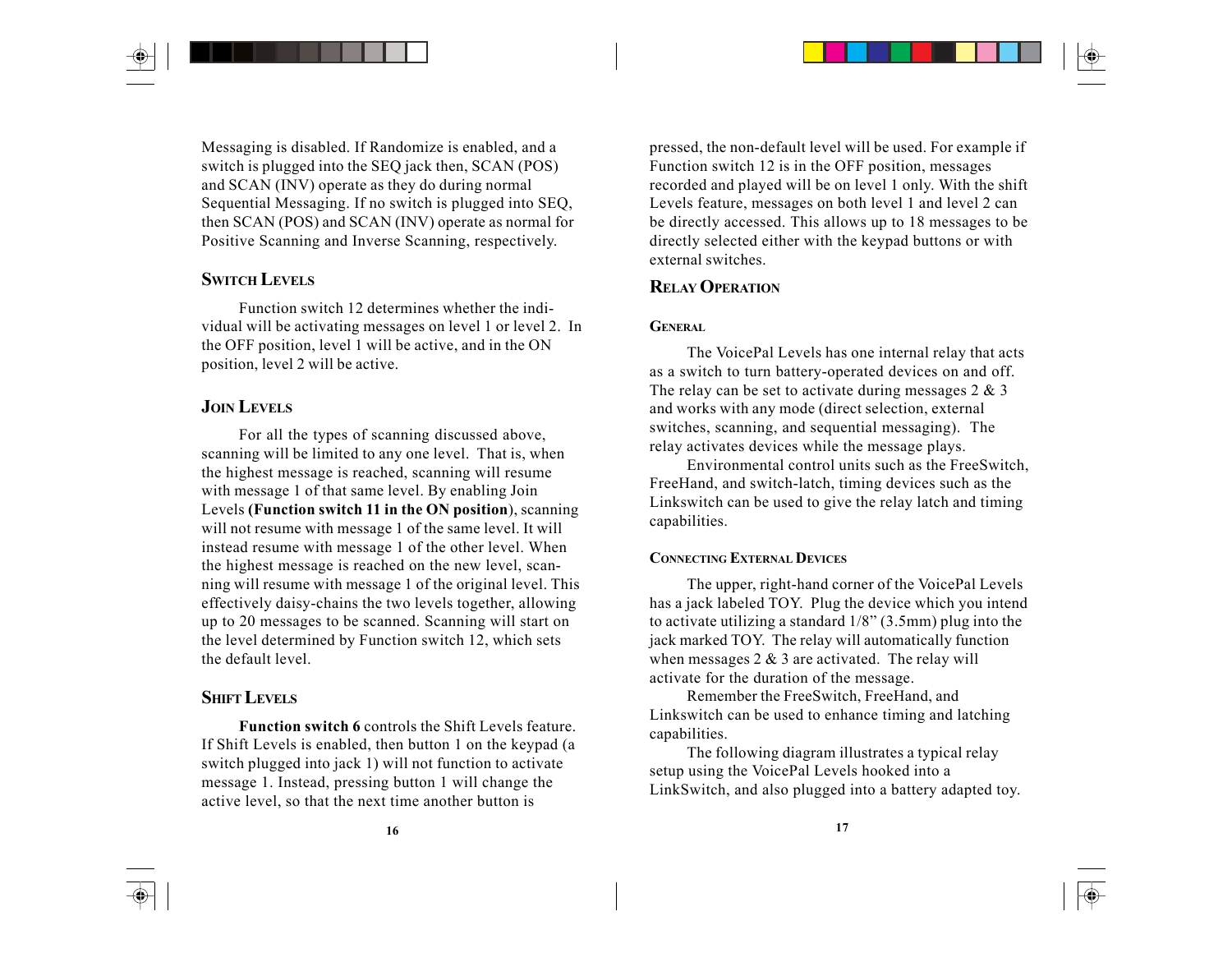

# **OTHER FEATURES**

# **EXTERNAL SPEAKER JACK**

This jack will allow you to plug in an additional speaker. This may be an amplified speaker for situations when a very loud volume is needed, or a set of headphones when a quiet message is needed. The VoicePal Levels' internal speaker will automatically shut off when an external speaker is used.

# **OVERLAYS**

The VoicePal Levels has a built-in pouch which enables you to easily slide in custom overlays with pictures or symbols. Included with the VoicePal Levels are templates for the 2, 3, 5 and 10-message modes. These templates also have punch-outs for the scanning LEDs. Boardmaker from Mayer-Johnson is a popular program which allows you to make custom overlays with many symbols to choose from. If you have Boardmaker, pre-sized templates are available. Use the following steps to open Adaptivation templates.

- 1. Open Boardmaker
- 2. Under File menu, Open
- 3. Open the Pre-made folder
- 4. Open the folder named "Adaptiv"
- 5. Choose the template you wish to use.

# **ADDITIONAL OPTIONS**

#### **KEYGUARDS**

The VoicePal Levels has keyguards available to help the operator zero in on the desired keypad button. The keyguard helps prevent inadvertent activation of the keypad. Keyguards are available in 2, 3, 5 and 10 message formats.

### **CARRYING CASE**

The VoicePal Levels has a custom designed carrying case available to help protect it from bumps, spills and other hazards. The carrying case can be hung over the shoulder, or worn around the waist to provide easy access.

#### **EXTERNAL SCANNING LEDS/MOTORS**

External visual scanning is possible with the VoicePal Levels using the External Scanning LEDs. Objects such as glasses, toys, utensils or large photos or symbols can be scanned by placing the three, large LED lights on the objects to facilitate very concrete scanning capability. The optional external LEDs correspond to messages 1, 2 and 3. These LEDs provide visual feedback in the same manner as described above. They are also used during scanning. The external motors provide tactile feedback in the same way that the LEDs provide visual feedback. The external LEDs (and motors) can be used with any keyboard configuration, however they function only with the first three messages.

 $\bigcirc$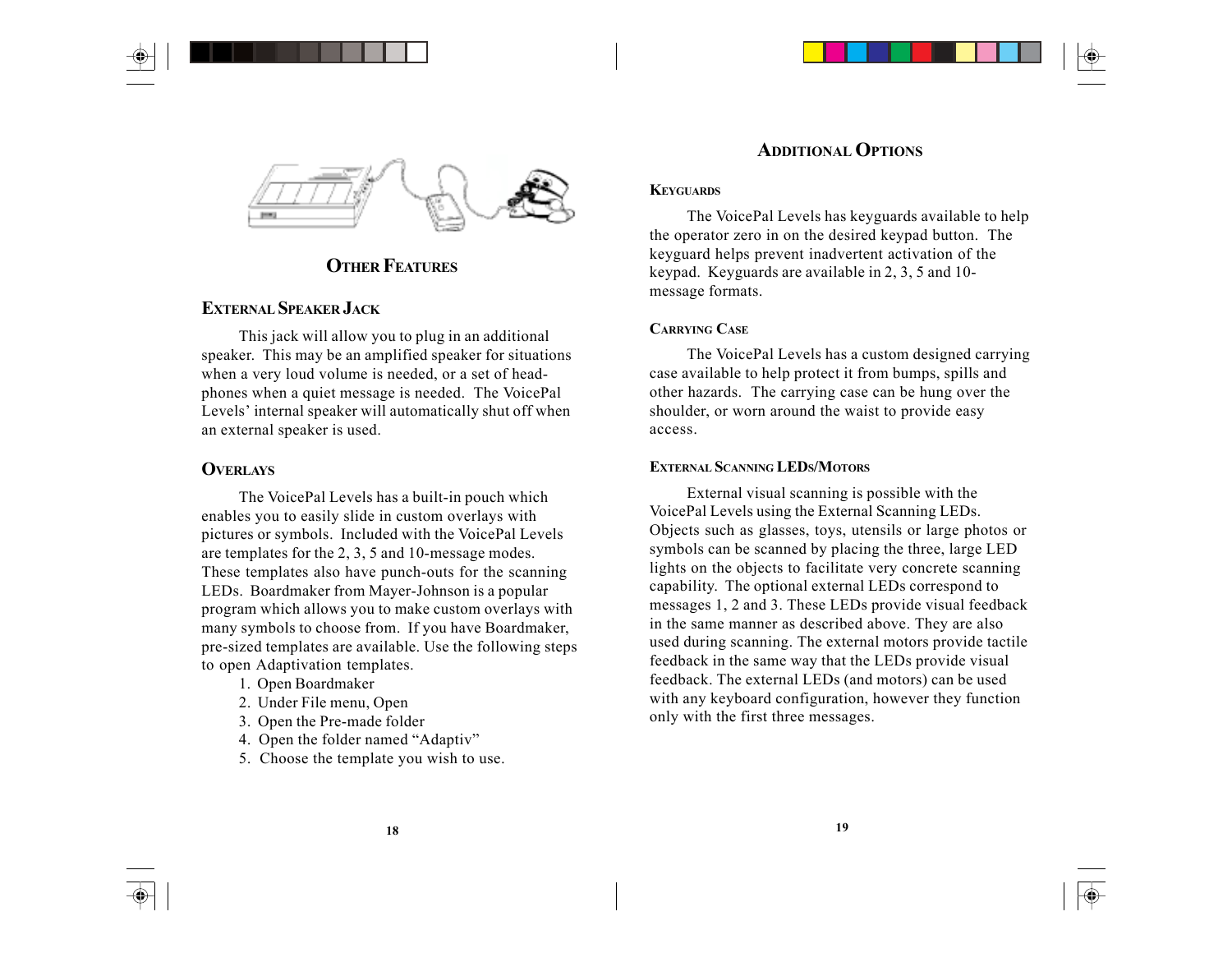# **TROUBLESHOOTING**

Voice Pal Levels records but does not play back. Is volume turned up? Are batteries in correctly? Batteries may be too low. Try new ones. If external speaker is used, does it work? Is Delayed Activation being used? If so press the button for required length of time. Is the VoicePal Levels programmed for 2 or 3 message mode? Keep in mind that some keypad buttons and corresponding external switch jacks are intentional dead spaces and won't activate messages.

VoicePal Levels will not go into RECORD mode. Firmly press the record button for two to three seconds until the flashing Record light comes on solid, then release.

Make sure batteries are fresh. Make sure ON/OFF Volume switch is on. The VoicePal Levels will not go into Record mode until the message currently playing ends.

You can get into record mode but messages won't record. Are you in 2 or 3 message mode? These modes have intentional dead spaces and will not record in those areas.

Release the Record button after the Record LED comes on. Do not press the Record button and the keypad buttons at the same time.

Are you recording cue words or regular messages? When LED 10 is on while in record mode, you will be recording cue words.

Messages are quiet or have too much background noise. Speak clearly and loudly, no less than 12 inches away from the unit.

Batteries may be too low.

Are you near a source of electrical noise? Such as: Power lines, automobiles, electrical motors, air conditioner. If so, increase the distance of the VoicePal Levels from these sources.

While using relays, you hear the relay clicking but the battery operated device does not turn on. Is your battery operated device turned on? Are the batteries fresh in the battery operated device? Does the device work if you plug a conventional switch directly into it? Did you plug the battery operated device into the correct

jack?

Auditory scanning is not working. Make sure SW9= ON. Make sure the volume knob is turned up.

VoicePal Levels appears "dead" after replacing the batteries. Whenever installing new batteries, always wait at least 15 seconds after the old batteries have been removed. If your device does seem to be "dead", remove the batteries. Turn the power knob ON. Press the record button and release. Wait 15 seconds. Turn the power knob OFF. Replace the batteries, turn the power knob back on, and the VoicePal Levels will now work.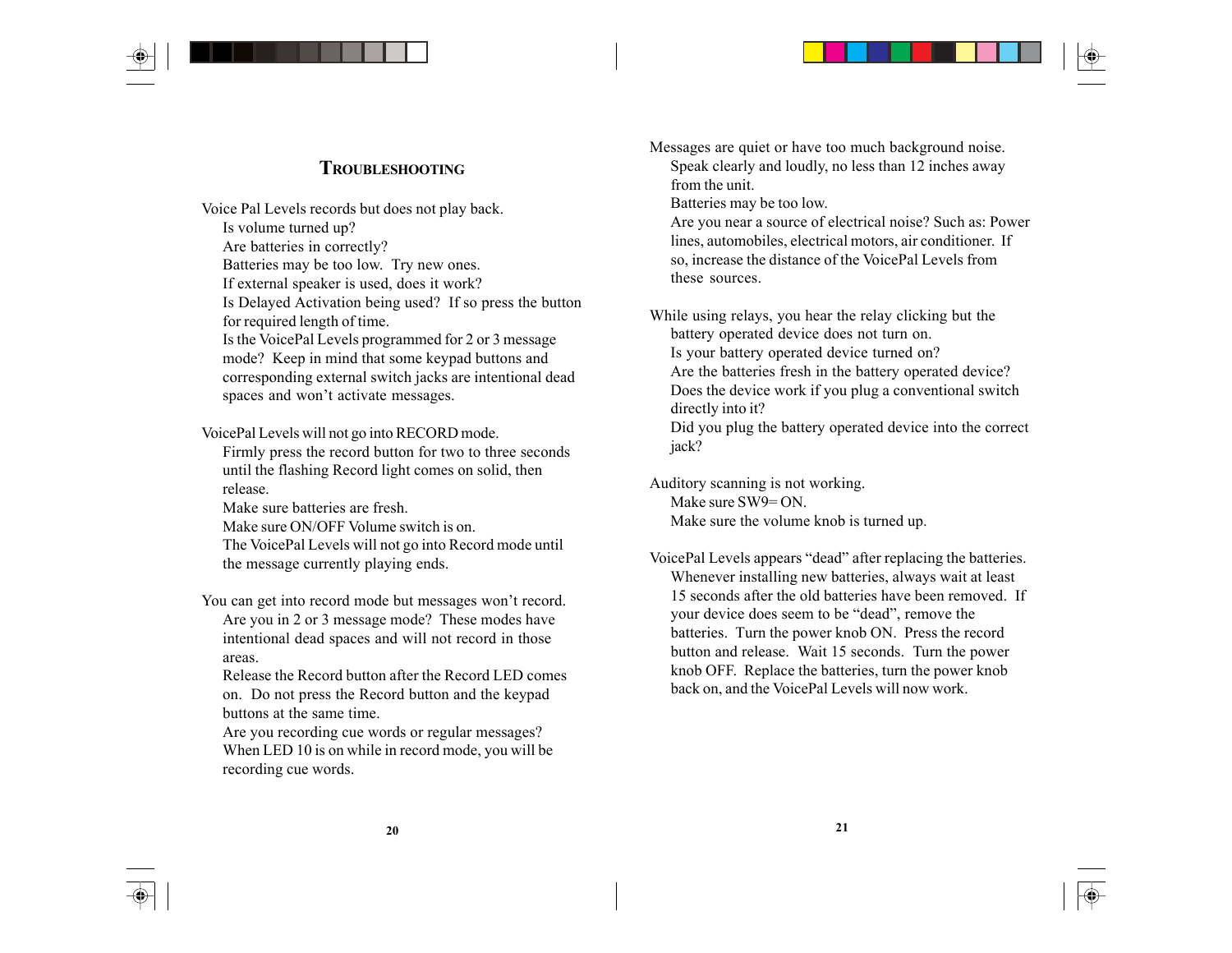



 $\bigoplus$ 

 $\sqrt{\Phi}$ 

| Switch Number                       |           | <b>Switch Position</b> |
|-------------------------------------|-----------|------------------------|
| Description                         | Function  |                        |
|                                     | ΟN        | OFF                    |
| Scan Volume                         | Low       | High                   |
|                                     | ON<br>ΟN  | OFF<br>OFF             |
| з                                   | OΝ<br>OFF | OFF                    |
| Keyboard Configuration              | -2<br>з   | 10<br>5                |
|                                     | ΟN        | OFF                    |
| Randomize                           | Enabled   | Disabled               |
|                                     | OΝ        | OFF                    |
| Delayed Activation                  | 2-Sec     | 0-Sec                  |
|                                     | OΝ        | OFF                    |
| Shift Levels                        | Enabled   | Disabed                |
|                                     | ON<br>ON  | OFF OFF                |
|                                     | OΝ<br>OFF |                        |
| Scan Speed                          | 8         | 2                      |
|                                     | ΟN        | OFF                    |
| Auditory Scan                       | Enabled   | Disabled               |
| 10                                  | ΟN        | OFF                    |
| Cue-Word                            | Enabled   | Disabled               |
|                                     | ŌΝ        | OFF                    |
| Join Levels on Scan                 | Enabled   | Disabled               |
|                                     | ΟN        | OFF                    |
| Default Level #                     |           |                        |
| <b>VoicePal Levels A.7</b>          |           |                        |
| (800) 723-2783 www.adaptivation.com |           |                        |

 $\overline{\bigoplus}$